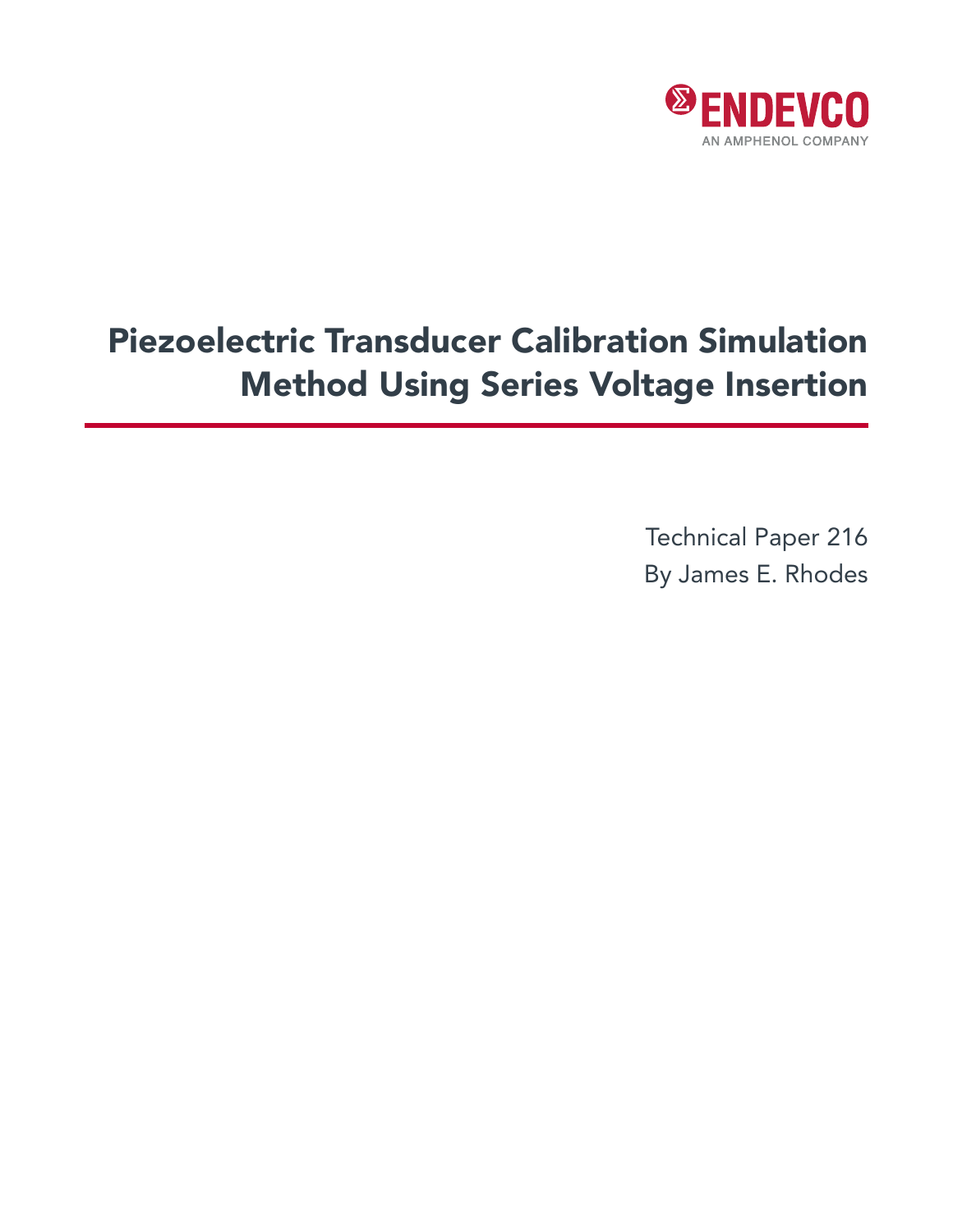# **Piezoelectric Transducer Calibration Simulation Method Using Series Voltage Insertion**

# **by James E. Rhodes** *Chief Engineer Endevco Corporation*

**It is often desirable to check a transducer system's calibration before, during, or after a test. A convenient**  method for doing so, now in wide use, involves inser**tion of a voltage source in series with an ungrounded transducer. The voltage simulates the self-generating output of the transducer.** 

**The technique, useful in both laboratory and field tests, is applicable to practically every situation involv**ing piezoelectric transducers.

**Typical of the situations in which the technique is advantageous are:** 

**1Establishing the proper system gain calibrations when many elements are involved in a system. This**  applies, for example, to the adjustment of system gain **in order to obtain the desired deflection of a recording galvanometer at a specified input level.** 

**1Checking a system for gross malfunction, i.e., shorts, opens and unintentional maladjustment. This may apply to laboratory testing as well as to flight tests.** 

**1Evaluating the electrical characteristics of preamplifiers, signal conditioning equipment, readout and data storage devices under conditions which closely simulate the final measuring situation.** 

#### **How to Do It**

**The test method requires insulating the transducer case from instrument ground. With an accelerometer, the best way is to insulate the accelerometer from electrical contact with mounting surfaces. This is quite simple if the accelerometer is lying open upon a bench; if the accelerometer is attached to a test specimen the use of insulating mounting studs is recommended. Endevco's Type 2980B is such a stud. Electrical insulation is also inherent in certain adhesive mounting techniques.** 

Next the ground side of the signal output is broken **and measures are taken to insert a voltage in series with the transducer orf the ground side (Fig. 1).** 

**The usual method assumes that there is no mechanical excitation of the transducer while the simulation of** 



**calibration is being performed. Techniques whereby the simulation voltage could be applied in the midst of measurements would require some means of separating the calibration signal from the transducer output.** 

**There are several techniques based on the set-up as diagrammed in Figure 1. Some of them, with some of their advantages or limitations, are:** 

**(1) Breaking the shield of the coaxial cable and connecting a voltage source to the two sections of the shield. Satisfactory in the laboratory as an emergency measure, but reliable and workmanlike connections are difficult to make. A small portion of the signal lead**  may be left unshielded-a possible source of noise pick**up.** 

**(2) Incorporating a "T" junction, fitted with connectors to match the associated cables, at which point a voltage source may be connected. With this configura-**



**tion the ground circuit is open within the junction box and must be closed externally (measurements cannot be made when the calibration input connector is left open). A shorting plug on the calibration signal connector can be used to short the calibration input during actual measurements.** 

**The junction box should be insulated so that it will not ground out to a mounting surface when it is installed, a precaution that will prevent creation of a ground loop in the measuring system.** 

**(3) Incorporating a "T" junction or "cable insert," similar to that outlined above, which contains, however,**  an internal resistor or potentiometer to close the ground **circuit and permit measurements with external calibration circuitry connected or disconnected. In some cases, calibration simulation is based upon the current rather than the voltage from the calibration source. Current measurement is preferable if the lead resistance from the cable insert to the calibration source is appreciable**  in comparison with the internal resistor in the cable insert. When the basis of calibration simulation is the **current through the calibration resistor, the simulation** 

**· Reprinted From Environmental Quarterly By Endevco Corporation, Pasadena, California April 1962**

801 SO. ARROYO PARKWAY • PASADENA, CALIFORNIA 91109 • AREA CODE 213 795-0271 CHICAGO, ILL. • BOSTON, MASS, • BALTIMORE, MD. • PRINCETON, N.J. • HUNTSVILLE. ALA. • CLEVLAND, OHIL » CHA PRERESENTATIVES, • BORTATIVES.<br>Austria • Australia • Belgium • Canada • England • France • Germany • Italy • India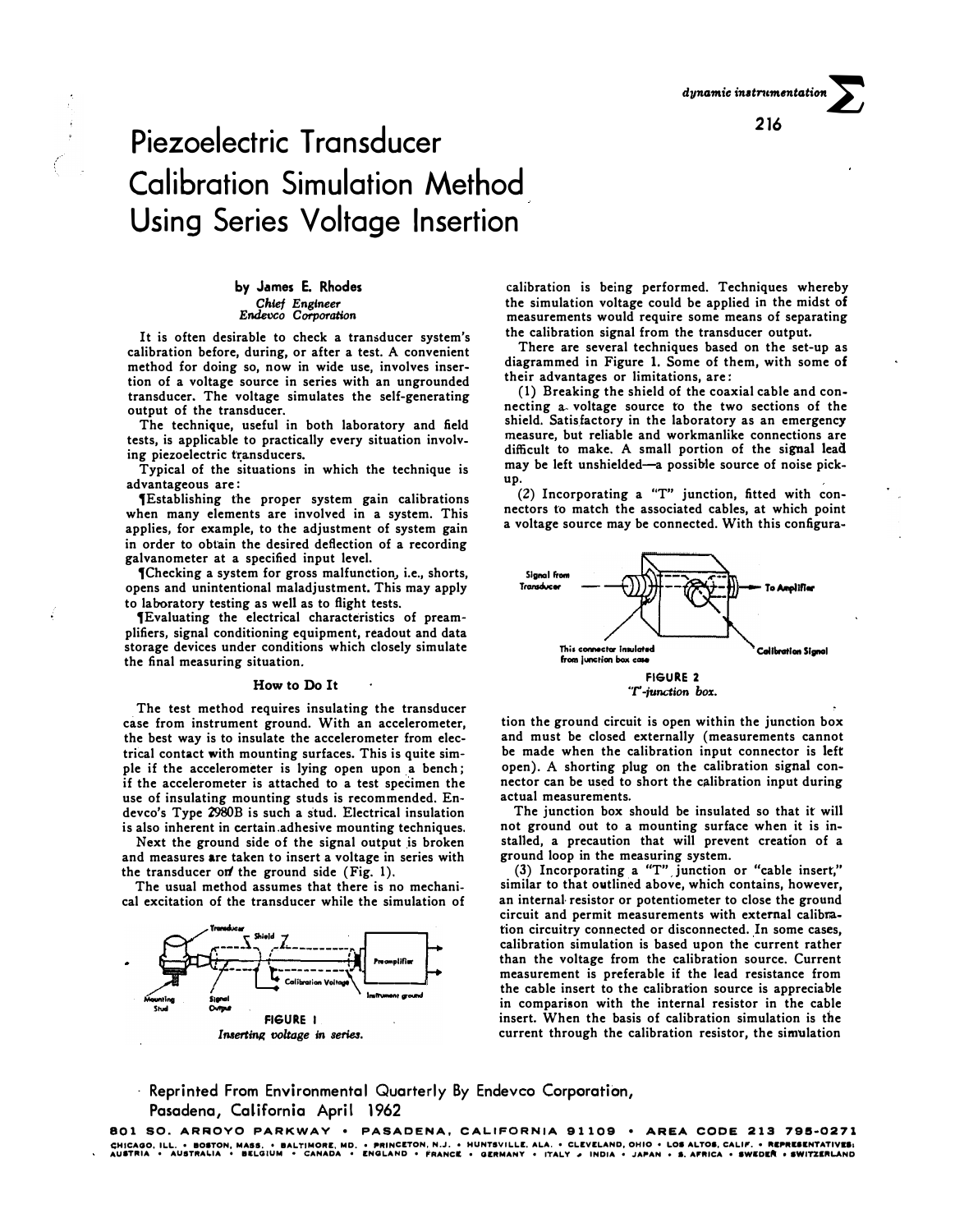

The Endevco<sup>®</sup> 28319A System includes a Model 2642M58<br>Amplifier and a Model 2272M15 Accelerometer. Several amplifiers in this series incorporate a fixed resistor or a potentiometer as a ground-side calibration resistance.

voltage is  $E = IR$ , where I is the calibration current and R is the resistance of the calibration resistor.

A commercial part incorporating a 100-ohm resistor is Endevco Part No. 2944.1. Its connectors mate with the standard connectors on Endevco coaxial cables.

(4) Providing a calibration resistance in the associated amplifier. Calibration voltage depends on the length of coaxial cable between the transducer and the amplifier.

(5) Providing an internal calibration resistance within the transducer being used. Two connectors and two coaxial cables are required-one for signal output and one for calibration input. Has the advantage that the level of calibration voltage is independent of any external capacitance in the system. With all techniques that use insertion of a calibration voltage at some point outside the transducer, the calibration voltage is dependent upon the external capacitance (primarily cable capacitance) between the transducer and the point of voltage insertion.

## Circuit Theory Background

The usual simplified transducer equivalent circuit consists of a charge generator in parallel with the transducer capacitance. The amount of charge generated is proportional to the input excitation, as per Fig $ure<sub>3</sub>$ .



This transducer circuit is equivalent to a voltage generator and a series capacitance (Fig. 4):

 $e_{\circ e} = \frac{P}{C_p}$  = open circuit voltage generated by the transducer.

An actual measuring circuit involves an external capacitance and a shunt resistance. The external capacitance C<sub>1</sub> is commonly cable capacitance plus input capacitance of the associated amplifier. The shunt resistance RL is commonly the input resistance of the associated amplifier.



This circuit is, in turn, equivalent to:



where  $e = \frac{q_p}{C_p + C_1}$  = open circuit voltage at A - A<sup>t</sup>

The above system is subject to a low frequency rolloff which is dependent upon the time constant RL  $(C_{p} + C_{1})$ . In other words, for accurate measurements the resistance RL should be large compared to the reactance of the capacitance  $C_p + C_1$  at the lowest frequency of concern.

To obtain large values of the time constant RL  $(C_{P} + C_{1})$ , it is common practice to use an amplifier with a large input resistance ( $R_L = 10^8$  to 10° ohms), to use a transducer with a large capacitance C,, or to use a large external capacitance C1.

When the time constant R<sub>L</sub> ( $C_P + C_1$ ) is sufficiently large, the voltage eout is dependent upon the charge at the transducer and the total system capacitance:

$$
e_{\text{out}} = \frac{q_{\text{p}}}{C_{\text{p}} + C_{\text{i}}}
$$

The addition of the external capacitance C<sub>1</sub> reduces the voltage at the amplifier input. When the source. capacitance C<sub>p</sub> is large, the decrease in output due to the addition of C<sub>1</sub> is minimized.

It should be noted that the presence of C<sub>1</sub> and R<sub>L</sub> in the measuring circuit has no effect at any time on the high frequency response of the system, even though the low frequency response is determined by the time constant  $R_L$  ( $C_p + C_1$ ).

Measuring Circuit Including Calibration Resistor

When a voltage insertion resistor is included in the system, the equivalent measuring circuit with a voltage amplifier is as follows:



 $R_{\text{cal}}$  may be an actual series resistance inserted into the system, or may be the internal resistance of a voltage generating device connected to B-B' for calibration voltage insertion.  $C_1$  is the external capacitance of the cable between the transducer and circuit point B where  $R_{cal}$  is inserted into the system.  $C_2$  is generally cable capacitance and/or amplifier input capacitance. C<sub>cal</sub> is the shunt capacitance of the calibration voltage source; in actual use R<sub>cal</sub> will be small compared with Xc<sub>cal</sub> and the presence of C<sub>cal</sub> can be ignored.

#### **Environmental Quarterly**

ा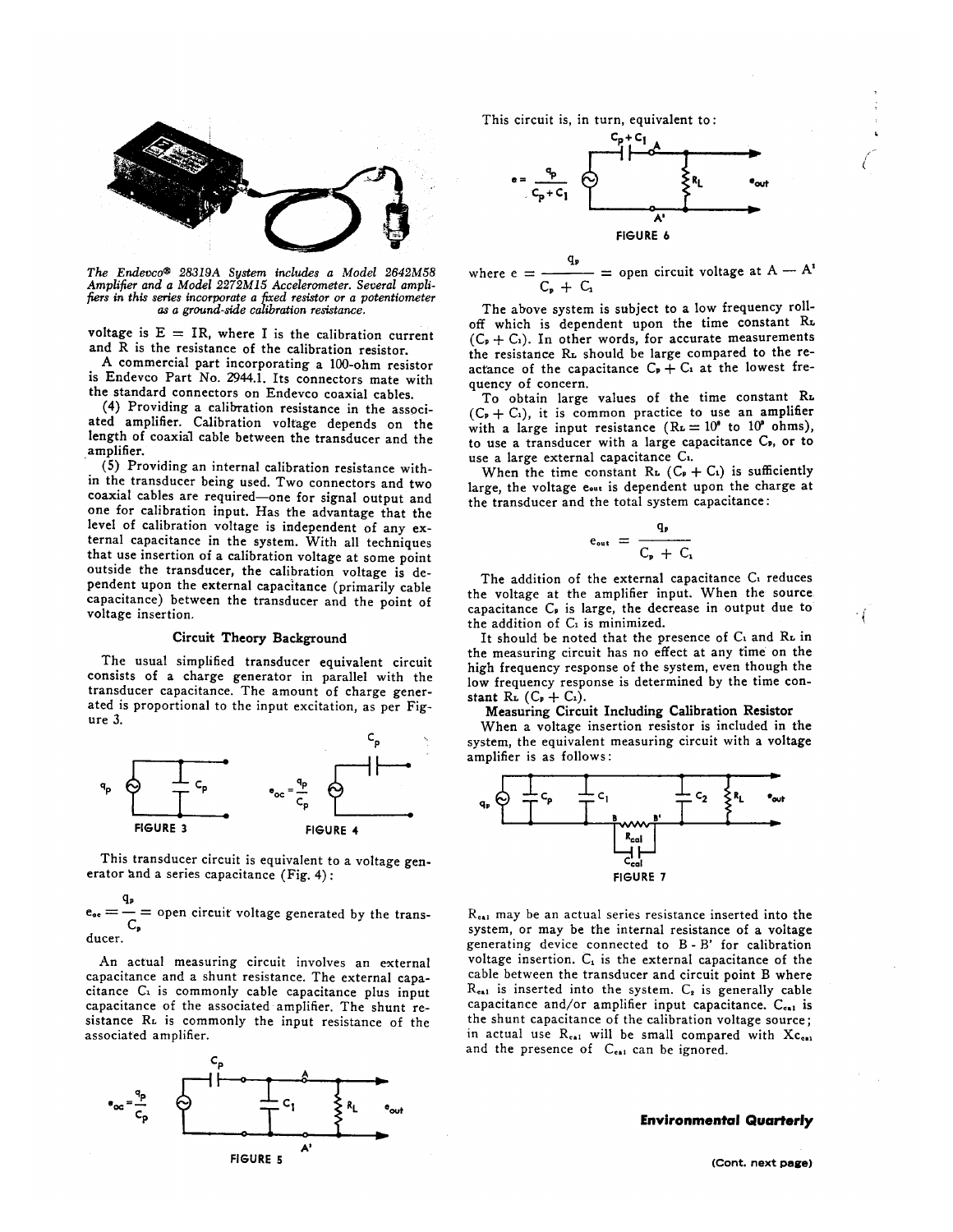It is of interest to determine whether there are any limitations on the value of Real which can be used. Ignoring C<sub>cal</sub>, the above circuit is equivalent to:





Consider the portion of the circuit excluding RL:



For this portion of the circuit, the open circuit output voltage at  $C - C'$  is:

$$
\bullet_{oc} = \frac{\ }{c_{p} + c_{1}} \left[ \frac{1}{\frac{c_{p} + c_{1} + c_{2}}{c_{p} + c_{1}} + i \quad R_{col} c_{2}} \right]
$$

if  $\omega R_{\text{ea}}C_{\text{e}}$  is small compared with  $\frac{C_{\text{e}}}{C_{\text{e}} + C_{\text{e}}}$ , this

reduces to:

$$
e_{\alpha e} = \frac{4P}{C_p + C_1 + C_s}
$$

and the equivalent circuit reduces to the normal equivalent previously discussed:



Therefore, in order for Real not to affect the circuit performance during measurement, it is essential that

$$
{}_{0}R_{c1} C_{2} < \frac{C_{p} + C_{1} + C_{2}}{C_{p} + C_{1}}
$$

or  $R_{\text{cal}} < \frac{C_p + C_1 + C_2}{\omega C_2 (C_p + C_1)}$  at the highest frequency of interest.

In all practical situations encountered to date, a value of Res of the order of 100 ohms has proven to be more than satisfactory when a high impedance voltage amplifier is used with the system.

### **Environmental Quarterly**

 $\alpha$ 

When a charge amplifier is used rather than a voltage amplifier, the above requirement reduces to:

 $R_{\text{cal}} <$   $< \frac{1}{\omega (C_p + C_1)}$  at the highest frequency of

For  $\mathrm{Re}u = 100$  ohms and a maximum frequency of interest at 10 Kcps, it is satisfactory for  $C_p + C_1$  to be as large as ten thousand picofarads or more. With the charge amplifier, less than 1 per cent fall-off in high frequency response will be encountered if

10 R<sub>cal</sub> =  $\frac{1}{\omega (C_+ + C_1)}$  at the highest frequency of interest.

### Calibration Voltage Level

It is of interest to determine the calibration voltage that should be used. During calibration insertion the transducer acts as a passive capacitor. The equivalent circuit is:



or, rearranging and combining elements:



In order to simulate the transducer properly, the calibration voltage sensitivity must be

$$
e_{ext} = \frac{q_p}{C_p + C_1}
$$

For an accelerometer:

- $e_{c1}$  = calibration voltage sensitivity in peak volts/ peak g
- = transducer charge sensitivity in pk pcmb/ peak  $g$ <br>= transducer capacitance in pf
- - = external capacitance in pf between the accelerometer and the point of calibration voltage insertion.

Laboratory calibrations of piezoelectric accelerometers are sometimes reported in terms of a known voltage sensitivity with a known external capacitance. In this case

- 
- $q_p = e_x (C_p + C_x)$ , where<br>  $q_p =$  transducer charge sensitivity in pk pcmb/
- $q_p$  = transumer enarge sensitivity in pk volts/pk g<br>  $e_g$  = known voltage sensitivity in pk volts/pk g<br>
with an external capacitance  $C_g$ .<br>  $C_g$  = external capacitance in pf<br>  $C_g$  = external capacitance in pf for which
- 
- known.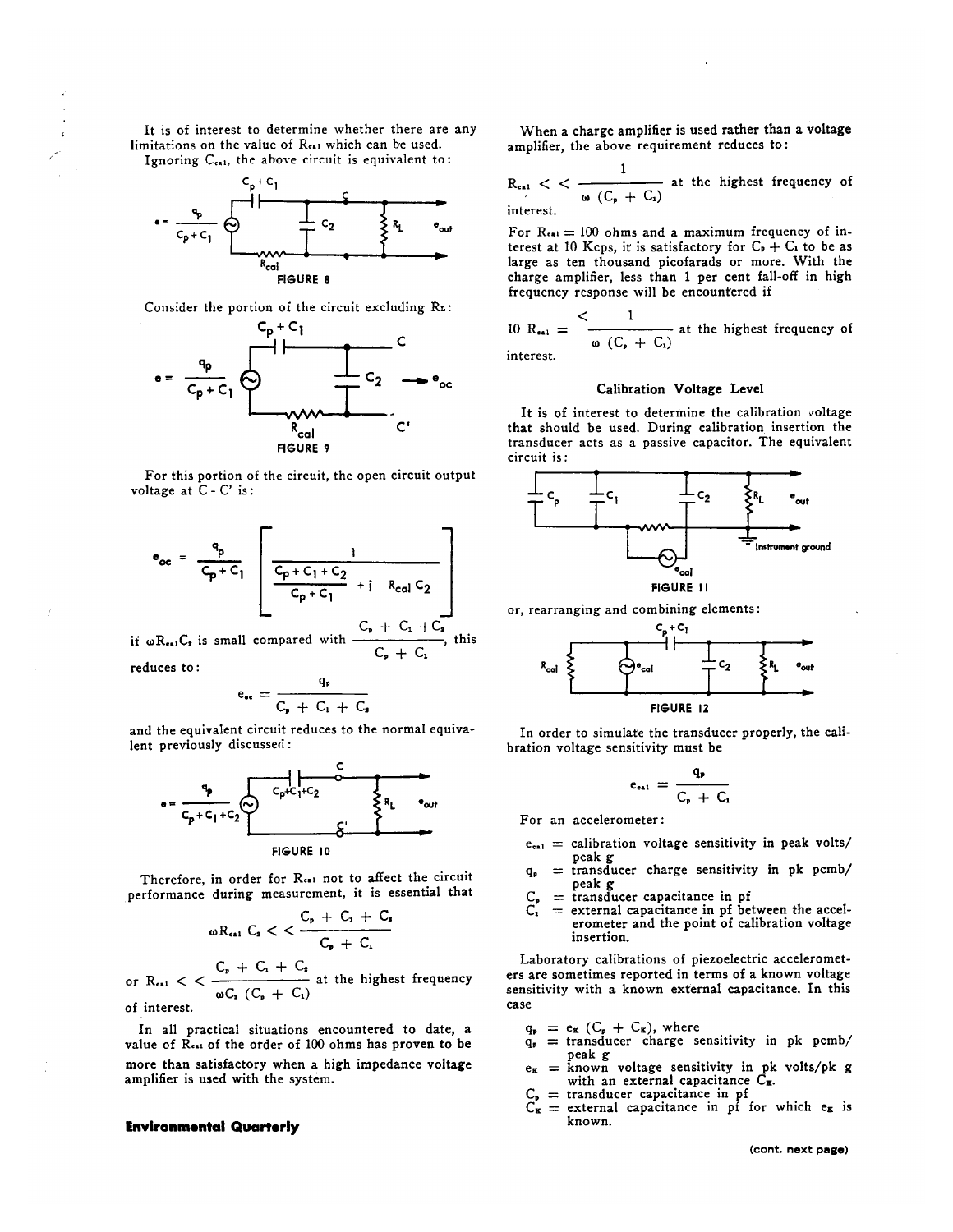# **Calibration Simulation**

Substituting in the previous relationship

$$
e_{\alpha 1} = e_{\mathbf{x}} \left( \frac{C_{\mathbf{p}} + C_{\mathbf{x}}}{C_{\mathbf{p}} + C_{\mathbf{x}}} \right)
$$

In the above conclusion, e.m. and ex can be either in volts/g or millivolts/g, as long as consistency is maintained. Voltages and g levels can likewise be peak, RMS, or peak-to-peak, as long as they are consistent.

The discussion concerning piezoelectric accelerometers is pertinent, too, to piezoelectric pressure pickups and force gages. Sensitivities are then expressed in electrical output per psi or electrical output per pound rather than electrical output per g. Electrical insulation of a pressure pickup or force gage from instrument ground may be difficult if not impractical in some situations.

With respect to the calibration circuit itself, there are three items worth mentioning when considering the following circuit approximation:



 $R_{source}$  = Output resistance of the calibration voltage source.

 $C_{\epsilon-1}$ is primarily the cable capacitance of the cable from the insertion point to the calibration voltage source.

(1) The calibration voltage may not be the same as the voltage at the source being used to generate the calibration signal; it is usually desirable that the resistance Real be as small as is practical, and Rsource plus R11ne may then be appreciable in comparison with Real.

(2) The capacitive reactance  $X_{c_{01}}$  will normally be very large compared with the resistances involved; however, it may be well to make certain that Xc.al is at least 10 times  $R_{\text{rel}} + R_{\text{ll}}$  at the highest frequency to be used in the calibration simulation.

(3) It is desirable that the voltage esoures be isolated from any frame or power supply ground, such that the system instrument ground can be tied to earth ground at one point only. This may suggest transformer coupling of the voltage essesses into the calibration circuit.  $#$ 



#### **INSULATED MOUNTING STUDS**

INSULATED MOUNTING STUDS<br>Troublesome ground loops in shock and vibra-<br>tion measuring systems can be prevented by<br>using Endevco® Insulated Mounting Studs.<br>Models 2980B and 2986B, shown above, pro-<br>vide 10 M0, minimum isolat



# HIGH TEMPERATURE AND CRYOGENIC<br>ACCELEROMETER

Model 2272 Acceler ROMETER<br>
ACCELEROMETER<br>
tremely high stability, high charge sensitivity,<br>
high capacitance, high response trequency,<br>
low transverse sensitivity, and reliable oper-<br>
ation from  $-452$  F to  $+500$  F. It

## ULTRA-HIGH TEMPERATURE<br>AND CRYOGENIC ACCELEROMETER

AND CRYOGENIC ACCELEROMETER<br>Model 2273 Accelerometer exhibits extremely<br>flat temperature response over the range of<br> $-452$  F to +750 F with stability comparable<br>to natural crystals. It not only gives ten times<br>the charge s



÷f

# TELEMETRY SIGNAL CONDITIONERS

Final Content Particular Content Properties and transistorized one-<br>package systems have variable features to the many requirements of telemetry<br>systems. Filtering, biasing, limiting, extra<br>power regulation, extra amplific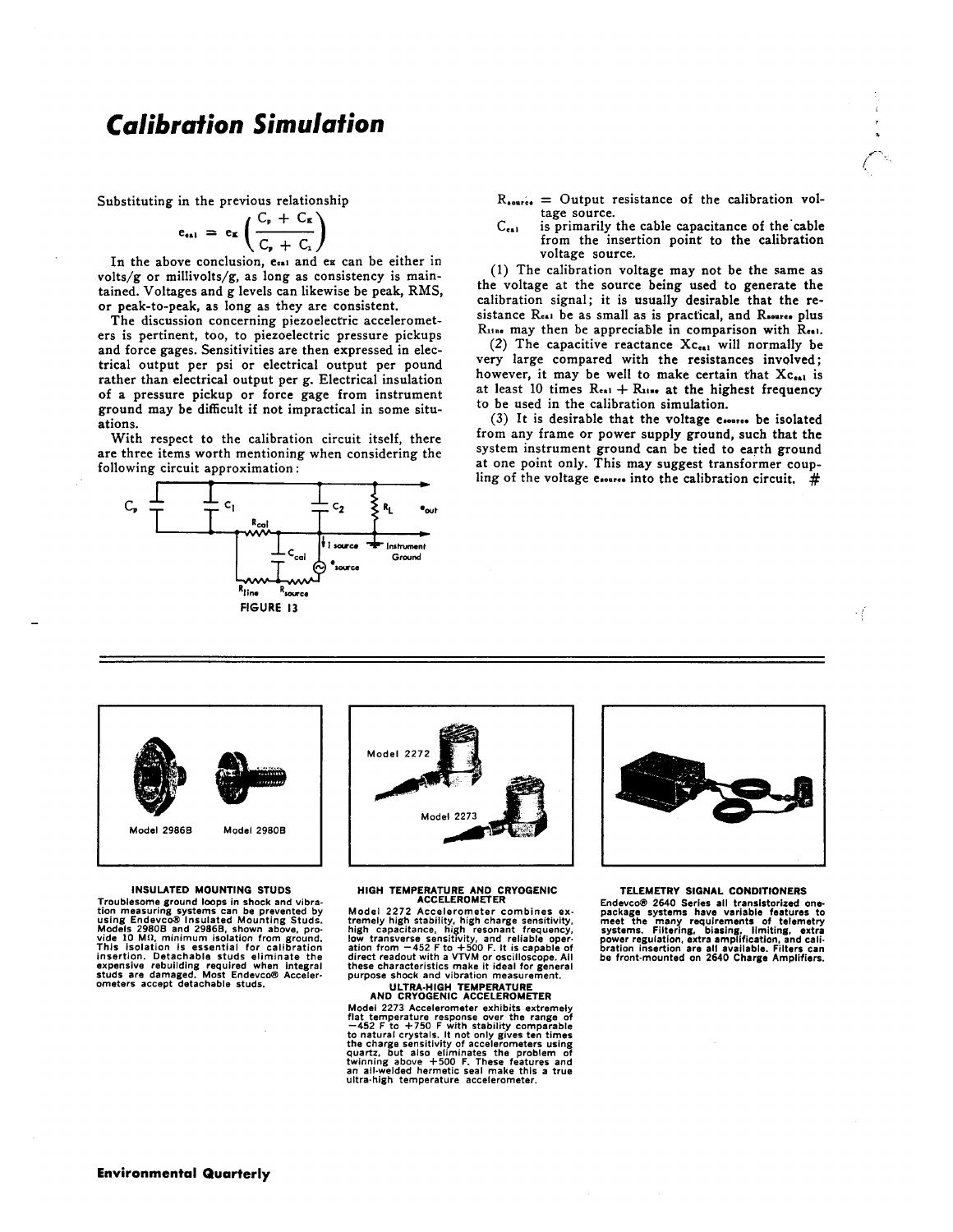#### Nomenclature

- $a(t)$  = instantaneous acceleration input pulse.
- $a_a$  = acceleration indicated by accelerometer.
- $c =$  damping coefficient.
- $k_a$  = spring constant of accelerometer.
- $k_m$  = equivalent spring constant of
- mount.
- $m_a$  = mass of accelerometer.
- $m_m$  = equivalent mass of mount.
	- $t = time.$
- $x_a$  = displacement of accelerometer mass.
- $\dot{x}_a$  = differential with respect to time of  $x_a$ .
- $\bar{x}_s$  = differential with respect to time of  $\dot{x}_a$ .
- $\Delta V$  = velocity change of input pulse.
- $\xi$  = ratio of actual damping to

$$
critical = C/2 \sqrt{mk}
$$

- $\tau_i$ /2 = duration of input half-sine pulse.
	- $\omega$  = circular natural frequency.
- $\omega_a$  = circular natural frequency of accelerometer.
- $\omega_i$  = equivalent circular natural frequency of input pulse.
- $\omega_m$  = circular natural frequency of mount.
- $y =$  input displacement.

### **References**

References<br>
1. Frankland, J. M., "Effectives," David<br>
on Simple Elastic Structures," David<br>
Taylor Model Basin Report No. 481.<br>
2. Levy, S. and Kroll, W. D., "Response<br>
of accelerometrs to Translett.<br>
2. Levy, S. and Kroll

- 
- 

## Table 2

| Case                       | a.1          | a. 2                            | b.1          | b.2                        | c.l                        | c.2                      |
|----------------------------|--------------|---------------------------------|--------------|----------------------------|----------------------------|--------------------------|
| $\omega_m$ equal to        | $25\omega_i$ | $25\omega_c$                    | $5\omega_i$  | $\omega_m$                 | $\omega_{m}$               | 5ω.                      |
| $\omega_i$ equal to        | $\omega_i$   | $5 \omega_a$                    | $\omega_i$   | $5 \omega_m$               | $25 \omega_m$              | $25\omega_a$             |
| $\omega_a$ equal to        | 5ω.          | $\omega_{\alpha}$               | $25\omega_i$ | $25 \omega_m$              | $5 \omega_m$               | $\omega_a$               |
| Peak $a_a$                 | 1.08A        | $0.99 \omega_{\alpha} \Delta V$ | 1.08A        | $0.99 \omega_{m} \Delta V$ | $1.06 \omega_{m} \Delta V$ | 1.06 $\omega_a \Delta V$ |
| Peak $a_a$ (from Table 1.) | Α            | $\omega_a\Delta V$              | л            | $\omega_m \Delta V$        | $\omega_m \Delta V$        | $\omega_a \Delta V$      |

|     | <b>Typical Values</b>                                  |                            |               |                                                                   |                                                                                |                                                                                                                                                                              |  |  |  |  |  |
|-----|--------------------------------------------------------|----------------------------|---------------|-------------------------------------------------------------------|--------------------------------------------------------------------------------|------------------------------------------------------------------------------------------------------------------------------------------------------------------------------|--|--|--|--|--|
| No. | Typical Impact<br>Situation                            | $\tau_i/\tau$<br>Imp. Dur. | Ji.<br>equiv. | $f_m$                                                             | $f_{\bullet}$                                                                  | Remarks                                                                                                                                                                      |  |  |  |  |  |
| 1   | a. Shock Wave phase of<br>Water Entry                  | $20 \mu s$                 | 25,000 CPS    | 5,000 CPS<br>nose plates                                          | 1000 crs<br>mechanical<br>accelerometer                                        | Case c.2-Accelerometer re-<br>sponse greatly reduced; how-<br>ever, a measurement of ve-                                                                                     |  |  |  |  |  |
|     | b. Hard Target Impact<br>of Bombs                      |                            |               |                                                                   |                                                                                | locity change can be obtained<br>from the peak indication<br>(Fig. 7 and Table 2).                                                                                           |  |  |  |  |  |
| 2   | a. Shock Wave phase of<br>Water Entry                  | $20 \mu s$                 | 25,000 CPS    | $1000$ $\text{cps}$<br>plate near                                 | $5.000$ CPS<br>Usable range                                                    | Case c.1-Same remarks as<br>No. 1.                                                                                                                                           |  |  |  |  |  |
|     | b. Hard Target Impact<br>of Bombs                      |                            |               | ctr. of bomb                                                      | of 25 KC<br>crystal gage                                                       |                                                                                                                                                                              |  |  |  |  |  |
| 3   | a. Soft Target Impact<br>of Bombs                      | $20$ ms                    | $25$ CPS      | $725$ CPS<br>Medium<br>Freq.                                      | $125$ CPS<br>Low Freq.<br>Mech. accel.                                         | Case a.1-Accelerometer in-<br>dicates acceleration with ap-<br>prox. an $8\%$ error (Fig. 5 and                                                                              |  |  |  |  |  |
|     | b. Water Entry of<br><b>Streamlined Bombs</b>          |                            |               | Mount                                                             | used for<br>high<br>sensitivity                                                | Table 2).                                                                                                                                                                    |  |  |  |  |  |
|     | c. Aircraft Ejection<br>d. Torpedo-Submarine<br>Impact |                            |               |                                                                   |                                                                                |                                                                                                                                                                              |  |  |  |  |  |
|     | e. Wooden Carrier Deck<br>Impact                       |                            |               |                                                                   |                                                                                |                                                                                                                                                                              |  |  |  |  |  |
| 4   | Same as No. 3                                          | $20$ ms                    | <b>25 CPS</b> | 125 CPS<br>Low Freq.<br>Mount<br>Char. of<br>Aft<br>sections      | 725 CPS<br>mechanical<br>accelerometer.<br>Higher<br>sensitivity<br>than No. 1 | Case b.1-Same remarks as<br>No. 3.                                                                                                                                           |  |  |  |  |  |
| 5   | a. Steel Carrier<br>Deck Impact                        | $1/2$ ms                   | 1000 CPS      | $200$ $CPS$<br>Medium<br>Frequency<br>Cushioning<br><b>System</b> | 5000 CPS<br>High Freq<br>comp. to be<br>protected<br>from shock                | Case b.2-Shock sensed by<br>component reduced by $60\%$<br>(Fig. 6). If component is an<br>accelerometer, accurate de-<br>termination of velocity change<br>can be obtained. |  |  |  |  |  |
|     | b. Some rough<br>handling situation                    |                            |               |                                                                   |                                                                                |                                                                                                                                                                              |  |  |  |  |  |
|     | c. Medium Target<br>Impacts                            |                            |               |                                                                   |                                                                                |                                                                                                                                                                              |  |  |  |  |  |
| 6   | Same as No. 5                                          | $1/2$ ms                   | $1000$ $CPS$  | 5000 CPS<br>High<br>Freq.<br>Mount                                | 200 cps<br>Low<br>Freq.<br>large<br>components                                 | Case a.2-Same remarks as<br>No. 5.                                                                                                                                           |  |  |  |  |  |

## Table 3